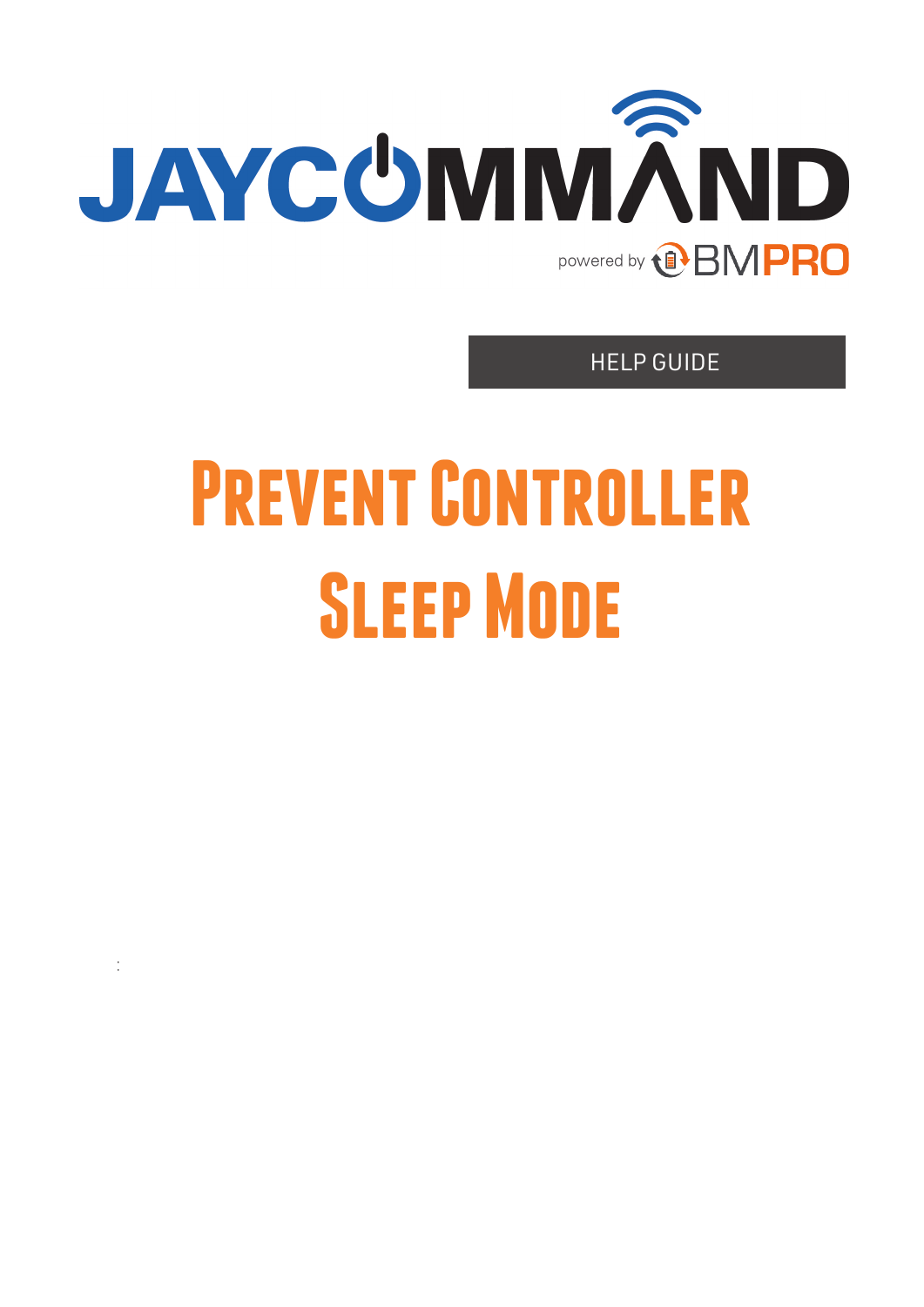## **ABOUT**

This help guide outlines detailed instructions for dealing with issue when the JAYCOMMAND Controller Goes to Sleep and is unable to Wake Up.

This may happen to some tablets if left on with no interaction for longer than 40 hours.

Instructions:

- 1. Wake up Controller Short Term Fix
- 2. Fix setting on Tablet Long Term Fix

## **How to Wake up Controller**

The JAYCOMMAND Controller will go to sleep if it has been left on for more than 48 hours and not been used in that time. Touching the screen will not wake up the JAYCOMMAND Controller. To wake up the JAYCOMMAND Controller and use the JAYCOMMAND App again:

1. Using the < or > button on the JAYCOMMAND Controller, navigate to the 'OF' function. If there is no orange LED on display check power source and refer to other Troubleshooting



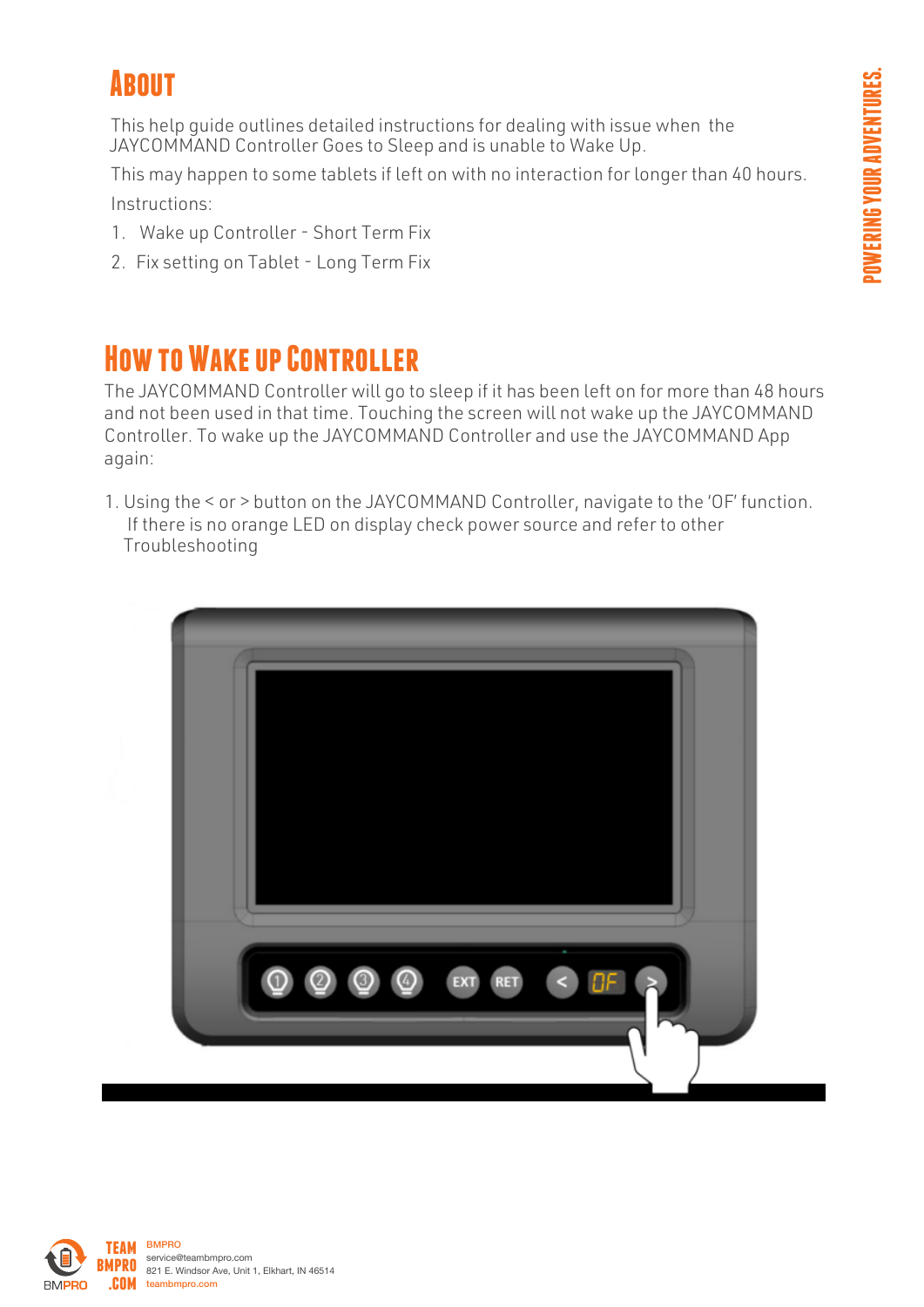2. Press EXT to wake the display on the JAYCOMMAND Controller. This will put the JAYCOMMAND in standby mode and turn off all the lights.



3. Press 1 to take the JAYCOMMAND out of standby mode and begin using the JAYCOMMAND App.



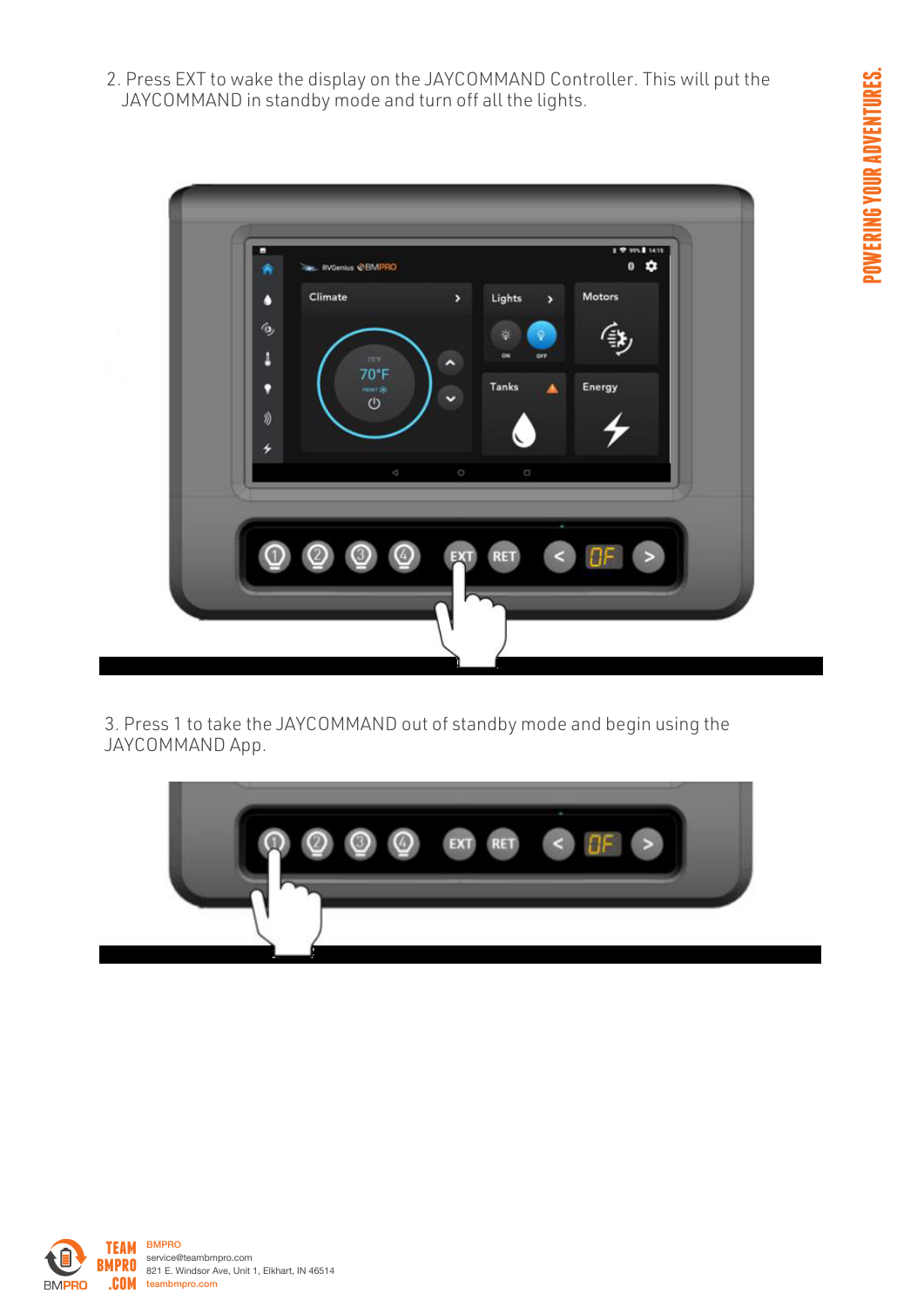# **Fix Setting on Tablet to Avoid JAYCOMMAND Controller going to deep sleep**

- 1. You may need to wake up the Controller (see "How to Wake Up Controller")
- 2. Exit out from the JAYCOMMAND App by pressing Δ
- 3. Click on the Setting icon



4. Then Click on System



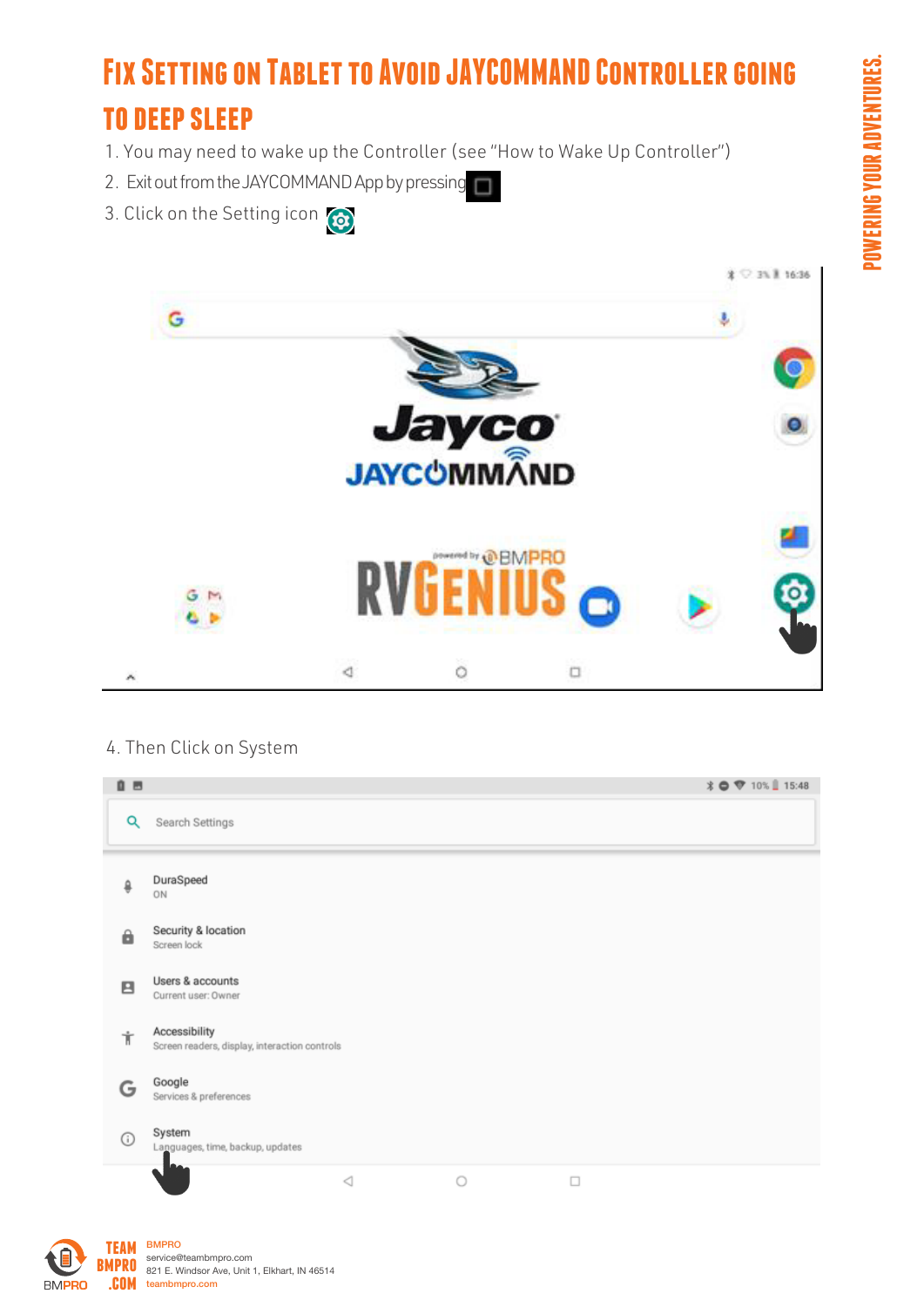## 5. Click on Developer Options

| 0 <sub>5</sub> |                                                           | <b>↓●▼</b> 10% 15:48 |
|----------------|-----------------------------------------------------------|----------------------|
| $\leftarrow$   | <b>System</b>                                             |                      |
| ⊕              | Languages & input<br>Gboard                               |                      |
| ₿              | Gestures                                                  |                      |
| $\odot$        | Date & time<br>GMT+10:00 Australian Eastern Standard Time |                      |
| ≏              | Backup<br>Off                                             |                      |
| $\{\;\}$       | Developer options                                         |                      |
| ⊕              | Reset options<br>Network, apps or device can be reset     |                      |
| $\odot$        | About tablet<br>BMPRO7DI                                  |                      |
|                | $\lhd$<br>$\circ$<br>$\Box$                               |                      |

POWERING YOUR ADVENTURES.

**POWERING YOUR ADVENTURES.** 

## 6. Then Turn ON Stay awake and check both Developer Options & Stay Awake are ON